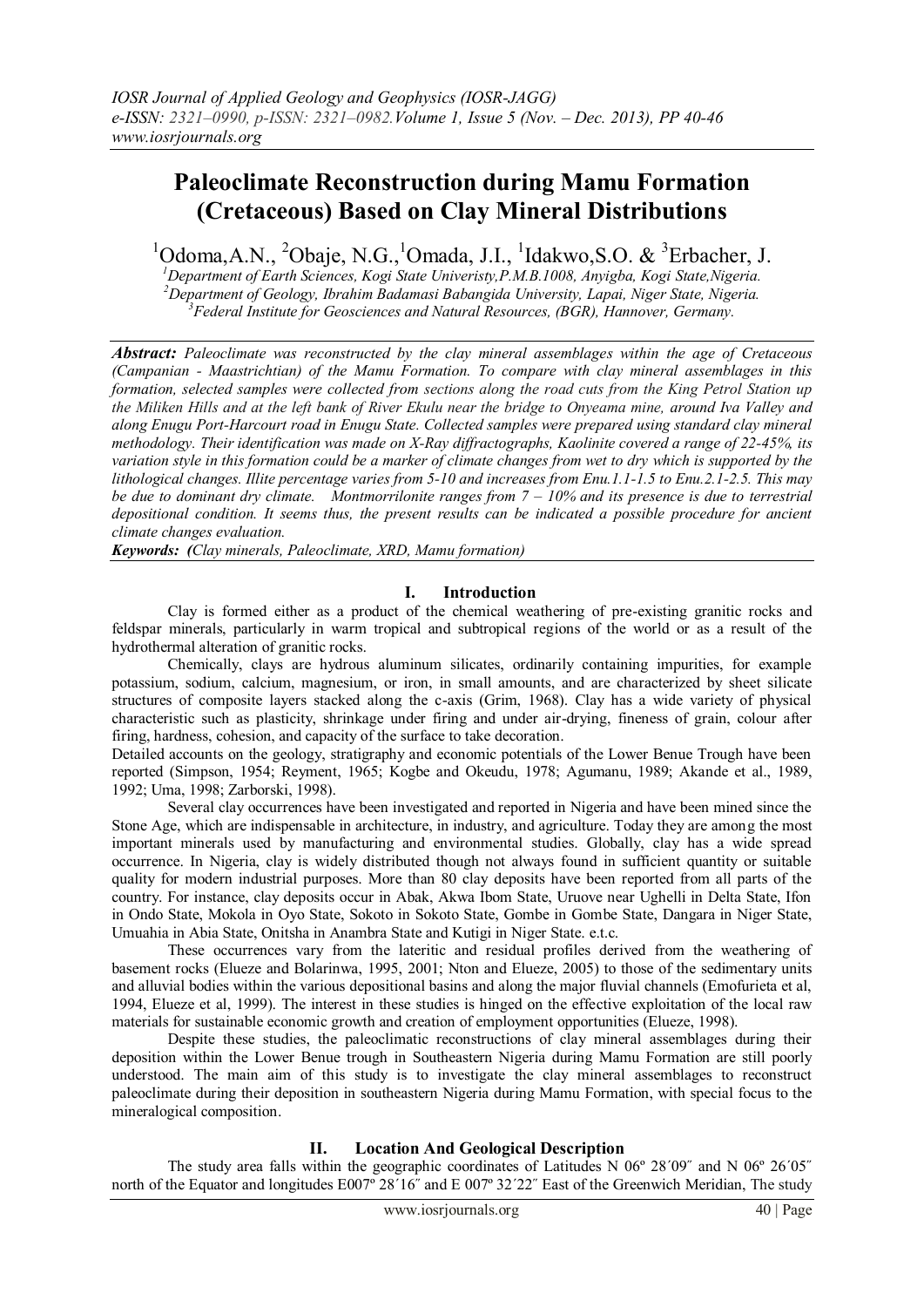forms part of the Mamu Formation which is best exposed at the Miliken Hills in Enugu, with well-preserved sections along the road cuts from the King Petrol Station up the Miliken Hills and at the left bank of River Ekulu near the bridge to Onyeama mine, around Iva Valley and along Enugu Port Harcourt in Enugu State, Southeastern Nigeria (Fig.1).Clay mineral distribution was studied in major clay units within the age of Cretaceous (Campanian - Maastrichtian) of the Mamu Formation (Figure 2) in different geological situation, that occurred within the Lower Benue Trough, Southeastern Nigeria, Nigeria (Figure 3). This unit is described briefly.



**Fig. 1: The Location of the studied Trough (Modified after Obaje. 2009)**



**Fig. 2: Mesozoic-Cenozoic Stratigraphic correlation chart of the Benue Trough**

Sedimentation in the Lower Benue Trough commenced with the marine Albian Asu River Group, the Asu River Group in the Lower Benue Trough comprises the shales, limestones and sandstone lenses of the Abakaliki Formation in the Abakaliki area and the Mfamosing Limestone in the Calabar Flank (Petters, 1982). The marine Cenomanian – Turonian Nkalagu Formation (black shales, limestones and siltsones) and the interfingering regressive sandstones of the Agala and Agbani Formations rest on the Asu River Group. Mid-Santonian deformation in the Benue Trough displaced the major depositional axis westward which led to the formation of the Anambra Basin. Post-deformational sedimentation in the Lower Benue Trough, therefore, constitutes the Anambra Basin. Sedimentation in the Anambra Basin commenced with the Campanian-Maastrichtian marine and paralic shales of the Enugu and Nkporo Formations, overlain by the coal measures of the Mamu Formation.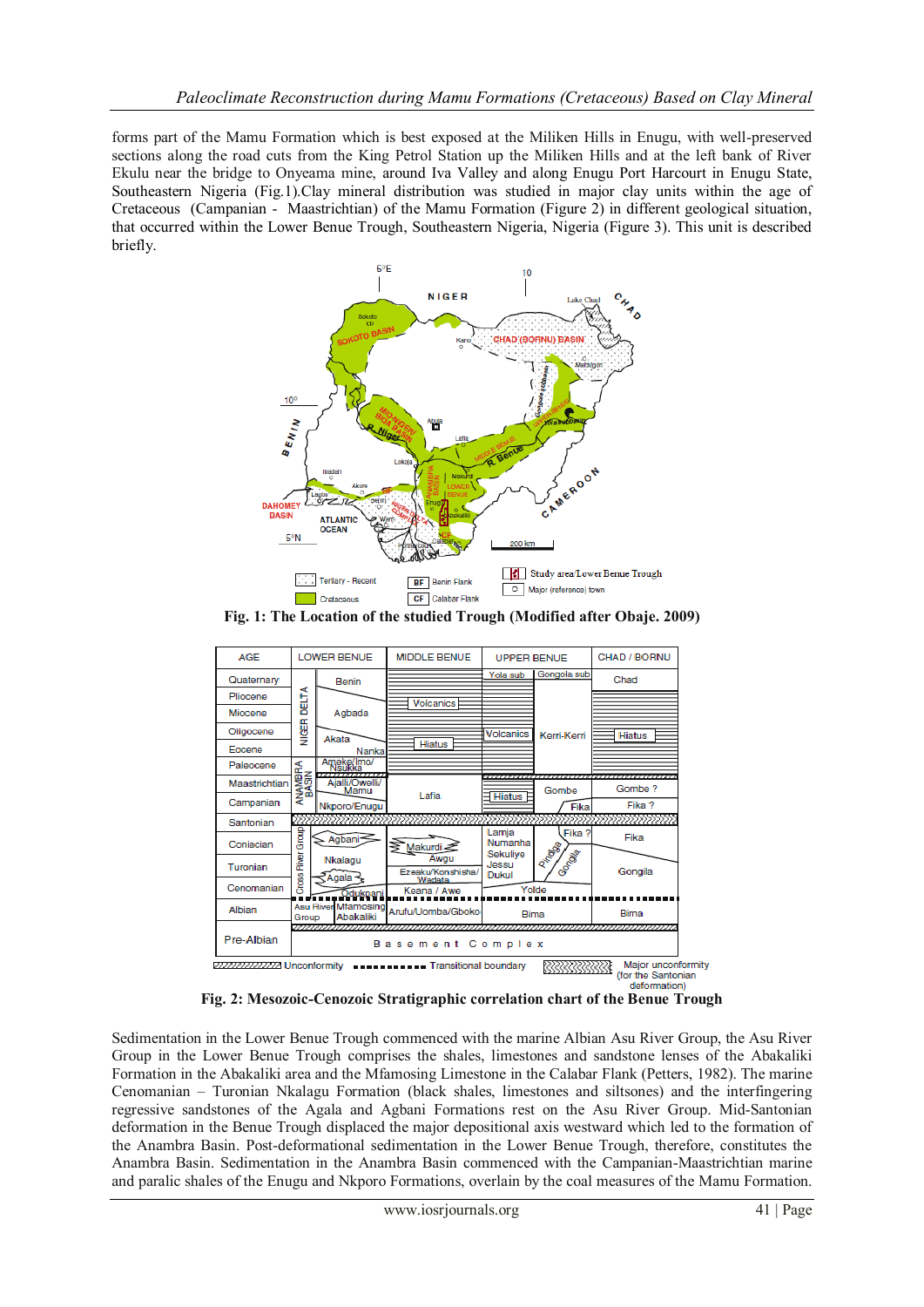The fluviodeltaic sandstones of the Ajali and Owelli Formations lie on the Mamu Formation and constitute its lateral equivalents in most places. The coal-bearing Mamu Formation and the Ajali Sandstone accumulated during this epoch of overall regression of the Nkporo cycle. The Mamu Formation occurs as a narrow strip trending north–south from the Calabar Flank, swinging west around the Ankpa plateau and terminating at Idah near the River Niger. The Nsukka Formation and the Imo Shale mark the onset of another transgression in the Anambra Basin during the Paleocene. The shales contain significant amount of organic matter and may be a potential source for the hydrocarbons in the northern part of the Niger Delta. In the Anambra Basin, they are only locally expected to reach maturity levels for hydrocarbon expulsion. The Eocene Nanka Sands mark the return to regressive conditions. The Nanka Formation offers an excellent opportunity to study tidal deposits. Well-exposed, strongly assymetrical sandwaves suggest the predominance of flood-tidal currents over weak ebbreverse currents. The presence of the latter are only suggested by the bundling of lamine separated from each other by mud drapes reflecting neap tides. A good outcrop of the Nanka Formation is the Umunya section, 18 km from the Niger Bridge at Onitsha on the Enugu – Onitsha Expressway.

### **III. Materials And Methods Of Study**

To study clay mineral assemblage, the selected samples were subjected to different processes: grinding and homogenization. Grind the dried sample thoroughly with the mortar and pestle. The particles should be much finer than 0.062mm to avoid fractionation of the minerals. The finer the powder the greater the opportunity for obtaining an adequate number of particles with random orientation and less likely the surface roughness will reduce low-angle intensities. The powdered sample was weighed and tested using a PW 1840 automated powder diffraction equipped with a Cu – K $\alpha$  radiation source, inbuilt standards, Peak/width and a detector. The diffraction pattern was obtained with the aid of a computer, while the 2Ө, d- values and peak intensities yielded by the powder patterns were used to identify the minerals.

A quantitative determination of the mineralogical property of the clay samples using X-ray diffraction were carried out at BGR laboratory, Hannover, Germany.

### *Mineralogy*

### **IV. Results And Discussion**

Petrographic examinations and interpretation of diffractograms (Figures 3 and 4) show that Kaolinite is the dominant clay mineral in the Enugu clay of the Mamu Formation. It constitutes about 28% Kaolinite and 43% Quartz respectively. A sample of the results obtained from the X-ray diffraction analysis is presented in figures 3 and 4 below. A summary of the XRD results of the mineralogical analysis are presented in Table 1. The XRD results of the mineralogical analysis showed the mineralogical assemblages of the sample. The major minerals present have been indicated against the diagnostic peaks as shown in figures 3 and 4.



Mo- Montmorillonite, M- muscovite, Q- Quartz, K-Kaolinite.

### **Fig.3: Diffractogram of the Clay (Enu 2.2) from Enugu, Southeastern Nigeria**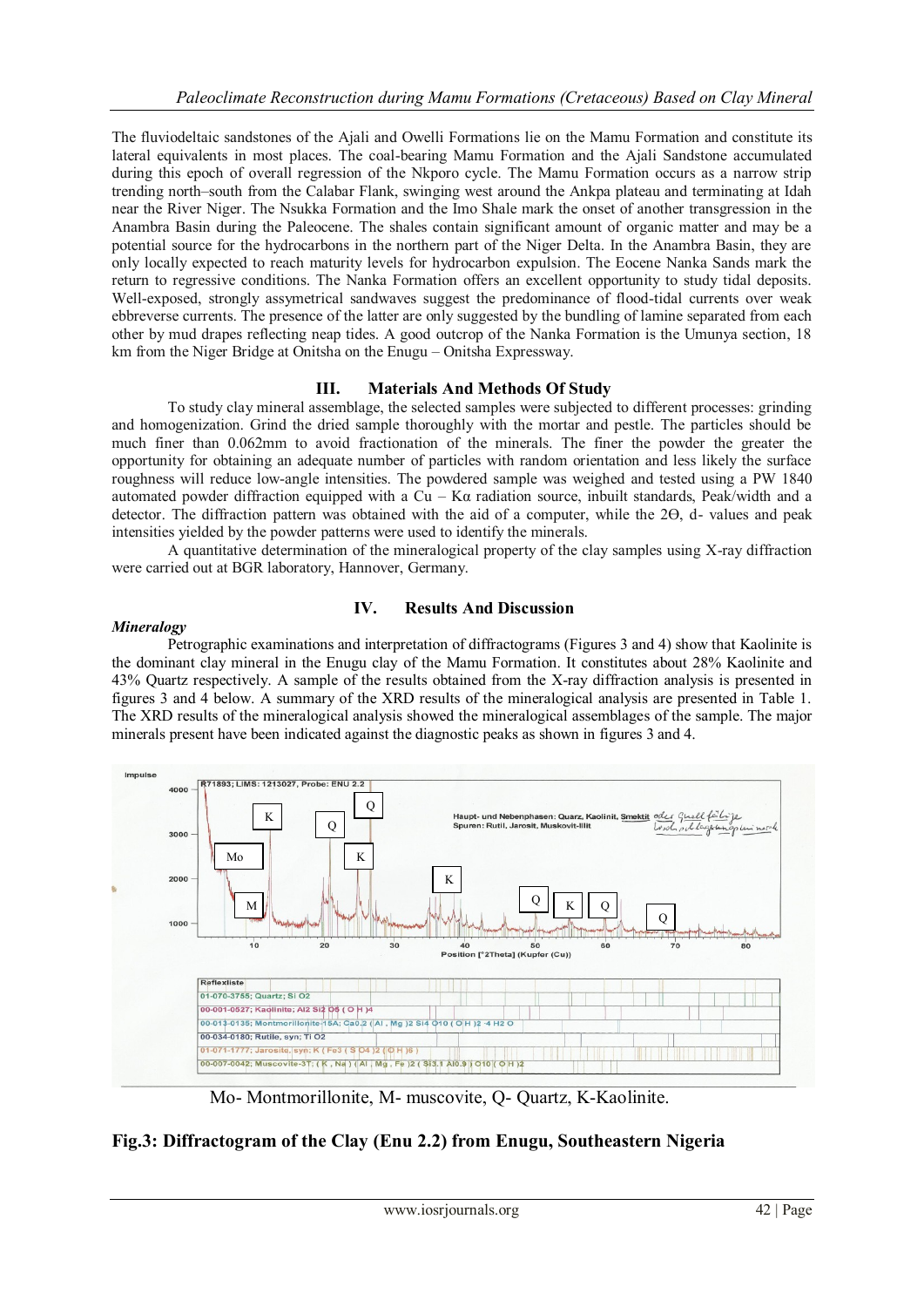

M- muscovite, Q- Quartz, K-Kaolinite

## **Fig.4: Diffractogram of the Clay (Enu 1.5) from Enugu, Southeastern Nigeria**

| Minerals            | $Enu.1$ .                | Enu1.2                   | Enu1.<br>3     | Enu1.<br>4               | Enu1.5                   | Enu2.1                   | Enu2.2                   | Enu2.3                   | Enu2.4                   | Enu2.5                   |
|---------------------|--------------------------|--------------------------|----------------|--------------------------|--------------------------|--------------------------|--------------------------|--------------------------|--------------------------|--------------------------|
| <b>Quartz</b>       | 46                       | 45                       | 42             | 50                       | 45                       | 25                       | 40                       | 40                       | 42                       | 41                       |
| Kaolinite           | 25                       | 27                       | 28             | 30                       | 25                       | 45                       | 25                       | 25                       | 23                       | 22                       |
| Pyrite              | 5                        | 5                        | ٠              | 3                        | 5                        | $\overline{\phantom{a}}$ | $\overline{\phantom{a}}$ | ۰                        | $\overline{\phantom{a}}$ | $\overline{\phantom{a}}$ |
| Rutile              | 8                        | 5                        | 8              | 8                        | 6                        | $\overline{\phantom{a}}$ | 10                       | 8                        | 8                        | 5                        |
| Jarosite            | 5                        | $\overline{4}$           | $\overline{7}$ | $\overline{2}$           | $\overline{4}$           | ۰                        | 5                        | 8                        | 8                        | $\tau$                   |
| Feldspar            | $\overline{\phantom{a}}$ | ٠                        | ۰              | $\overline{\phantom{a}}$ | $\overline{\phantom{a}}$ | ۰                        | $\overline{\phantom{a}}$ | $\overline{\phantom{a}}$ | ٠                        | ۰                        |
| Anatase             | 6                        | $\tau$                   | 7              | 4                        | $\overline{4}$           | $\overline{\phantom{a}}$ | $\overline{\phantom{a}}$ | ۰                        | 5                        | 6                        |
| Muscovite-Illite    | $\blacksquare$           | ٠                        | ۰              | ۰                        | 5                        | $\overline{\phantom{a}}$ | 10                       | 8                        | $\overline{7}$           | 5                        |
| Smectit/Mixed Layer | $\overline{\phantom{a}}$ | ٠                        | ۰              | $\overline{\phantom{a}}$ | $\overline{\phantom{a}}$ | ۰                        | $\overline{\phantom{a}}$ | ٠                        | $\overline{\phantom{a}}$ | $\overline{\phantom{a}}$ |
| Hematite            | $\overline{\phantom{a}}$ | ٠                        | ۰              | $\overline{\phantom{a}}$ | ٠                        | 10                       | $\overline{\phantom{a}}$ | $\overline{\phantom{a}}$ | $\overline{\phantom{a}}$ | ۰                        |
| Goethite            | $\overline{\phantom{a}}$ | $\overline{\phantom{a}}$ | ۰              | ۰                        | $\overline{\phantom{a}}$ | 10                       | $\overline{\phantom{a}}$ | $\overline{\phantom{a}}$ | $\overline{\phantom{a}}$ | ۰                        |
| Albite              | 5                        | $\tau$                   | 8              | 4                        | 6                        | $\overline{\phantom{a}}$ | $\overline{\phantom{a}}$ | $\overline{\phantom{a}}$ | 8                        | $\tau$                   |
| Siderite            | ٠                        | ٠                        | ٠              | $\blacksquare$           | ٠                        | 10                       | $\overline{\phantom{a}}$ | ٠                        | ٠                        | ٠                        |
| Montmorillonite     | $\overline{\phantom{a}}$ | $\overline{\phantom{a}}$ | ۰              | $\overline{\phantom{a}}$ | $\overline{\phantom{a}}$ | $\overline{\phantom{a}}$ | 10                       | 12                       | $\overline{\phantom{a}}$ | $\tau$                   |

Table 1: Mineralogical Composition of the clay sample from Southeastern Nigeria

The XRD patterns of all whole-rock samples, which were obtained following the method of Brown and Brindley (1984), indicate the predominating presence of kaolinite and quartz, with minor muscovite or illite. Iron mineral peak was observed only in one sample, indicating incorporation of hematite in the clay minerals. Smectite and montmorillonite are present in trace amounts in some of the samples. Identification of secondary minerals was difficult, because their peaks tended to be obscured by the greater peaks of the major minerals kaolinite and quartz. However there are differences in bulk mineral compositions between the individual sediments (Table 1). For example, the kaolinite content varies from 22 wt% for Enu 2.5 to 30 wt% for Enu1.4, with samples much richer in quartz being poorer in kaolinite. The samples contain high amounts of kaolinite, with two of the samples consisting of smectite. All of the sediment samples contain only small amounts of feldspar and calcite. All sediments are, therefore, rich in kaolinite and quartz, which indicate that they are derived mainly from felsic sources. The minor illite and illite-weathered products, such as smectite and chlorite present in some samples, and the low feldspar abundance, suggest a contribution from basic sources. The felsic sediments are derivatives of granitic basement rocks, whereas the basic component is derived from the basic schists probably of the basement from the Oban masif (Cullers, 1994a).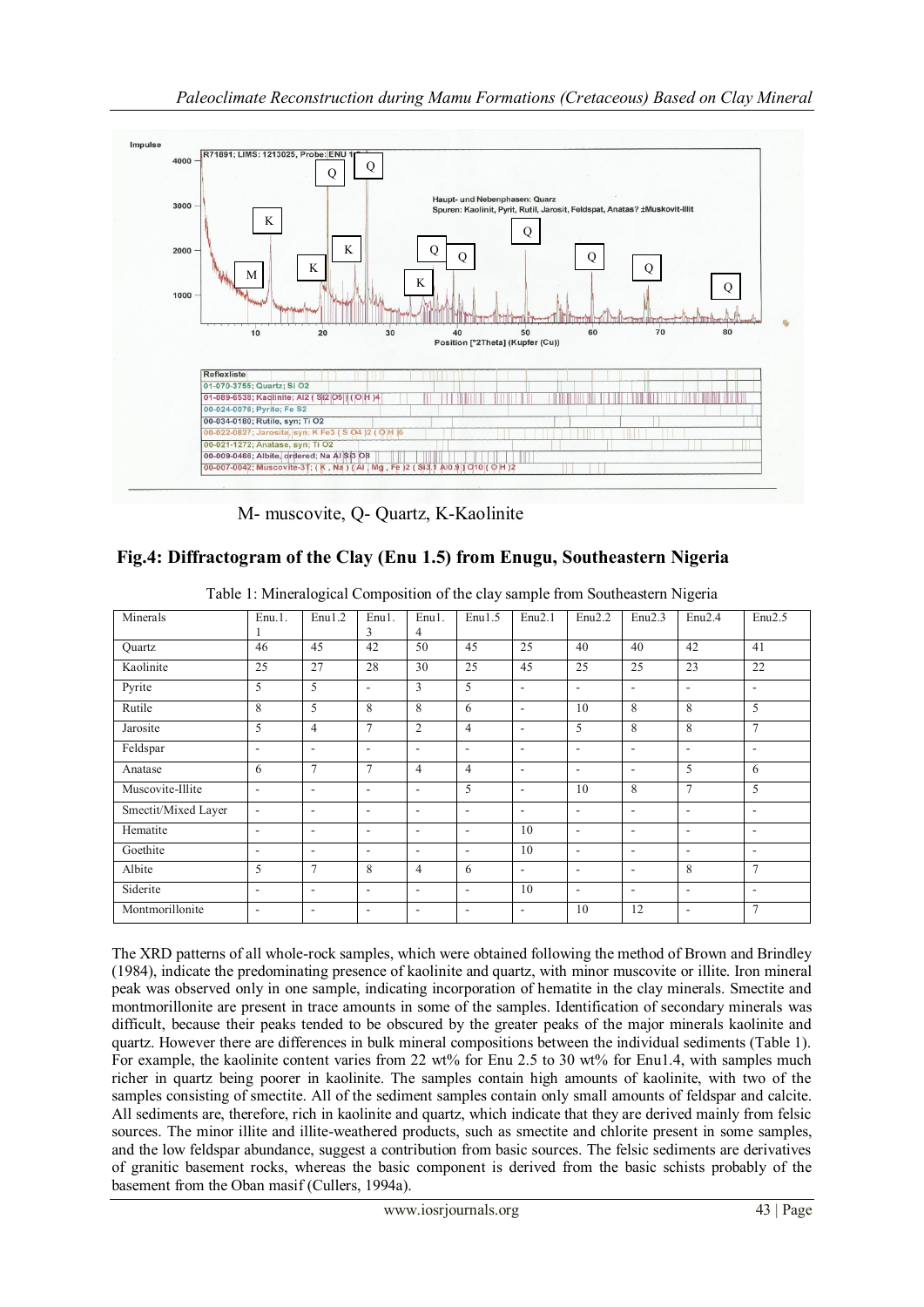### **Paleoclimatic Significance of Clay Mineral Assemblages From Mamu Formation**

Clay minerals are used extensively in different scientific aspects. The latest application is in paleoclimate determination. Based on structural and chemical compositions, the clay minerals susceptibility varies. Clay mineral assemblages identified in selected locations of the Southeastern Nigeria located within the Lower Benue Trough of the Mamu Formation are Kaolinite, Muscovite-Illite and Montmorillonite. Each of this is formed under different environmental and chemical conditions that can help us by using them to interpret depositional/climate condition. Clay minerals in sediments can be useful indicators of paleoclimatic conditions, particularly when the sedimentary basins are small. Our paleoclimatic reconstruction mainly uses the systematic data obtained from southeastern Nigeria clay mineral association within the Lower Benue Trough. The mineralogy of the clay analyses were considered when interpreting the climatic changes within the Lower Benue Trough, southeastern Nigeria, in addition, the minor and major element concentrations were considered especially the cation exchange capacity which reveals the amount of smectitic layers within the clay fraction of the bulk samples.

According to Churchman (2000), the two layer/three layer clay mineral ratio is mainly controlled by climate. Therefore, it is easy to recognize between warm and humid conditions typical for kaolinite formation or dry seasons, specific for illite or smectite formation. Furthermore, the formation of kaolinite is favoured by an acidic conditions, and high leaching environments. Conversely, relatively low or no leaching environment and conditions under neutral to low alkaline pH favour the formation of montmorillonite and three-layer clay minerals.

The given data in Table 1 presents the clay types and non clay types in the sediments and their distribution in area under study. Kaolinite covered a range of 22-45%. The presence of kaolinite in the sediments along the well exposed road cuts from the King Petrol Station up to the Miliken Hills and the absence of illite, smectite and montmorrilonite is interesting. It can be interpreted to be as the result of climate changes/depositional condition (shallow water) or erosional rate and the composition of the initial provenance rocks. Field investigation supports the idea of the first suggestion. Therefore, it is inferred wet climate during its deposition (Table 1, Enu. 1.1-1.5). Kaolinite is favoured by weathering or hydrothermal alteration of aluminosilicate minerals. Thus, rocks rich in feldspar commonly weather to kaolinite. In order to form, ions like Na, K, Ca, Mg, and Fe must first be leached away by the weathering or alteration process. This leaching is favoured by acidic conditions (low pH). Granitic rocks, because they are rich in feldspar, are common source for kaolinite. Kaolinite, because it does not absorb water, does not expand when it comes in contact with water, thus, kaolinite is the preferred type of clay for the ceramic industry.

Muscovite-Illite percentages ranges from 5-10%. Its value increased in the claystone deposit at the left bank of River Ekulu near the bridge to Onyeama mine, around Iva Valley and along Enugu Port Harcourt in Enugu State (Table 1, Enu.2.1-2.5). This subject can be due to conversion of kaolinite and montmorillonite (Bruce, 1984) or involvement of mixed layer to generate more illite. Illite is generally a group name for nonexpanding, clay sized, dioctahedral, micaceous minerals. It is structurally similar to muscovite in that its basic unit is a layer composed of two inward-pointing silica tetragonal sheets with a central octahedral sheet. However, illite has on average slightly more Si, Mg, Fe, and water and slightly less tetrahedral Al and interlayer K than muscovite. Formation of illite is generally favoured by alkaline conditions and by high concentrations of Al and K. The illite clays have a structure similar to that of muscovite, but it is typically different in alkalies, with less Al substitution for Si. Because of possible charge inbalance, Ca and Mg can also sometimes substitute for K. The K, Ca, or Mg interlayer cations prevent the entrance of  $H_2O$  into the structure. Thus, illite clays are non-expanding clays.

Montmorrilonite ranges from  $7 - 10\%$  and one of the least main clay components. Its presence marked terrestrial-non marine environment. Smectites commonly result from the weathering of basic rocks. Smectite formation is favoured by level to gently sloping terrains that are poorly drained, mildly alkaline (such as in marine environments), and have high Si and Mg potentials. Other factors that favour the formation of smectites include the availability of Ca and the paucity of K. Poor drainage is necessary because otherwise water can leach away ions (e.g Mg) released in the alteration reactions. Smectites are used as fillers, carrier and absorbent. The most important aspect of the smectite group is the ability for H<sub>2</sub>O molecules to be absorbed between the T-

O-T sheets (tetrahedral-octahedral-tetrahedral), causing the volume of the mineral to increase when they come in contact with water. Thus, the smectites are expanding clays. The most common smectite is montmorillonite which is characterized of dry region.

### **V. Conclusions**

The present study revealed that clay mineral distribution in different locations of the Lower Benue Trough indicated individual trends. Illite percentage was increased from Enu.1.1-1.5 to Enu.2.1-2.5 due to kaolinite – montmorillonite degradation or most probably dry and terrestrial climate dominant. Kaolinite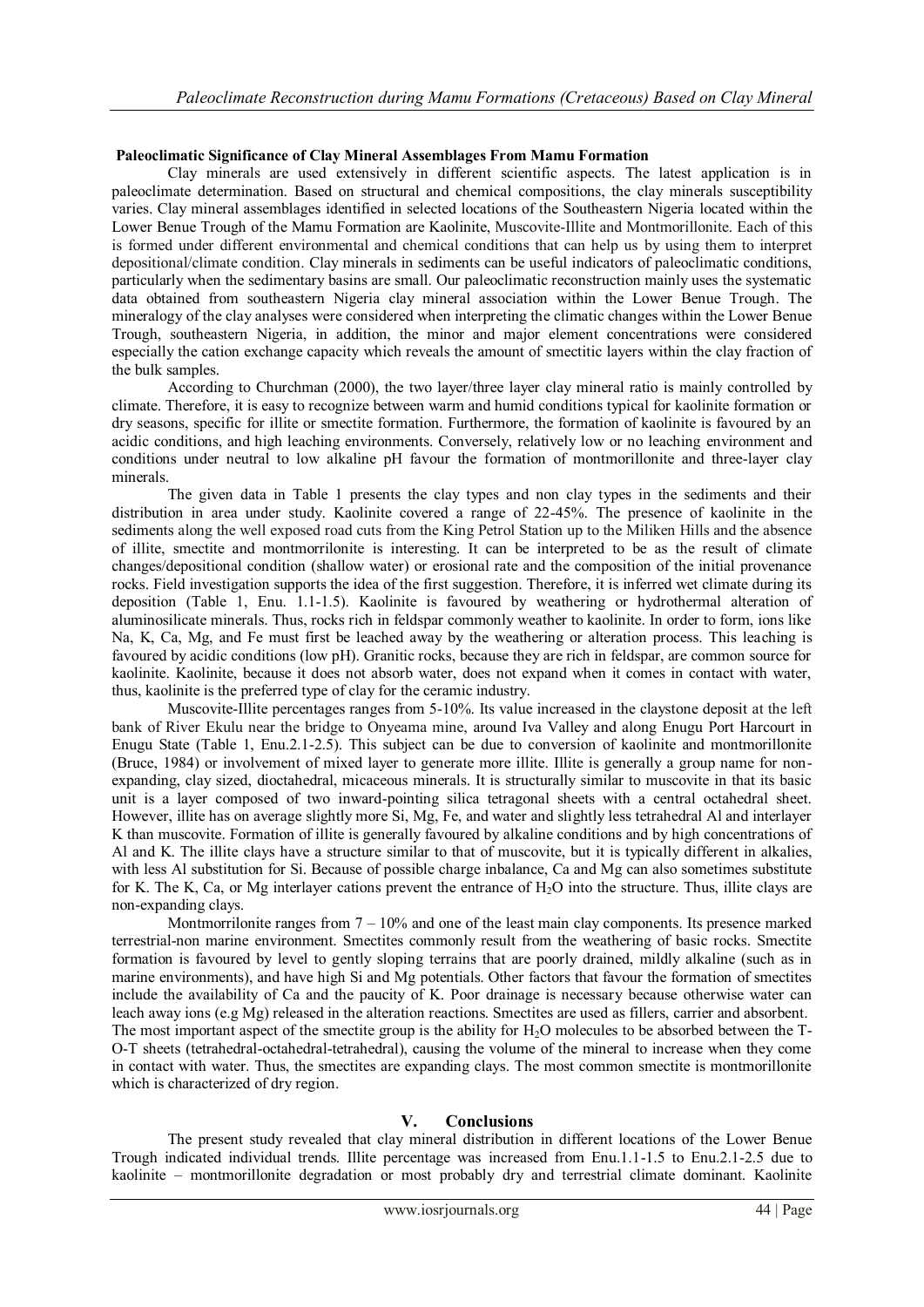presence indicates wet/tropical climate in the Mamu Formation more also with the presence of montmorillonite in Enu 2.1- 2.5 can be indicating a non-marine/terrestrial condition. Therefore, clay mineral assemblage in this part of the world is owning to climate-depositional condition. It seems diagenetic processes are less important. Thus climate factor must be considered as possible factor in monitoring observed clay types in questionable area.

The high dominance of quartz in the clay deposits explains its grittiness and also suggests the clay to be of residual origin.

#### **Reference**

- [1]. Agumanu, A.E. (1989) The Abakaliki and Ebony Formations: subdivisions of the Albian Asu River Group in the southern Benue Trough, Nigeria. Journal African Earth Sciences,9,pp, 195-207.
- [2]. Akande, S.O. and Muche, A. (1989) Mineralogical, textural and paragenetic studies of the lead zinc-zinc-copper mineralization in the lower Benue Trough (Nigeria) and their genetic implications. Journal of African Earth Sciences,9,pp.445-456.
- [3]. Akande, S.O., Hoffknecht, A. and Erdunann, B.D. (1992) Rank and petrolographic composition of selected Upper Cretaceous and Tertiary coals of Southern Nigeria. International Journal Coal Geology,20,pp.209-224.
- [4]. Brown, G. and Brindley, G. W. (1984) X-ray diffraction procedures for clay mineral identification. Crystal Structures of Clay Minerals and Their X-ray Identification (Brindley, G. W. and Brown, G., eds.), Mineral. Soc., London, Monogr. **5**, 305–360.
- [5]. Churchman, G.J. (2000) The alteration and formation of soil minerals by weathering. In Handbook of soil Science (Summer, M.E., ed.). CRC Press New York, 1, F3-27.
- [6]. Cullers, R. L. (1994a) The chemical signature of source rocks in size fractions of Holocene stream sedimentderived from metamorphic rocks in the wet mountains region, Colorado, USA. Chem. Geol. **113**, 327– 343.
- [7]. Elueze, A.A. (1988) Promoting the development and exploitation of mineral resources in Nigeria. In: Proceedings of the first mining in Nigeria conference and workshop, NIMAMOP. Fed. Min. of Solid Minerals, Abuja,pp,9-22.
- [8]. Elueze, A.A. and Bolarinwa, A.T. (2001) Appraisal of the residual and sedimentary clays in part of Abeokuta area, southwestern Nigeria, Journal of Mining and Geology,35(2),pp.117-124.
- [9]. Elueze, A.A. and Bolarinwa A.T. (1995) Assesment of functional application of lateritic clay bodies in Ekiti environ, Southwestern Nigeria, Journal of Mining and Geology, 31(1),pp.79-87.
- [10]. Elueze, A.A., Ntekim, E.E. and Ekwere, S.J. (1999) compositional and industrial assessment of clay bodies in Itu area, southeastern Nigeria. Journal of mining and Geology, 31 (1), pp. 79-87.
- [11]. Emofurieta, W.O., Ogundimu, T.O. and Imeokparia, E.G. (1994) Mineralogical, geochemical and economic apprassal of clay and shale deposits in southwestern and northwestern Nigeria. Journsl of mining and Geology, 30 (2), pp. 151-159.
- [12]. Holmes, A. (1951) The sequence of Precambrian orogenic belts in South and central Africa. Proceed.18th Internat. Geol. Congr. London 1948, **14**, 254–269, London.
- [13]. Koeberl, C. (1993) Instrumental neutron activation analysis of geochemical and cosmochemical samples:a fast and reliable method for small sample analysis. Journal Radioanalytical Nuclear Chemistry **168**, 37–52.
- [14]. Krönberg, B. I., Fyfe, W. S., Leonardos, O. H. and Santos, A. M. (1979) The chemistry of some Brazilian soils: element mobility during intense weathering. Chem. Geol. **24**, 211–229.
- [15]. MacDonald, R. (1966) Uganda Geology map. Rep. Geol. Surv. Uganda, Entebbe.
- [16]. McConnell, R. B. (1959) The Buganda Group, Uganda,East Africa. 20th Internat. Geol. Congr. Mexico (1956) Assoc. African Geol. Surv., 163–174, Mexico City.
- [17]. McGill, M. (1965) Clays in Uganda. Rep. Geol. Surv. Uganda, Entebbe, 150 pp.
- [18]. McLennan, S. M. (1989) Rare earth elements in sedimentary rocks: influence of provenance and sedimentary processes. Geochemistry and Mineralogy of Rare Earth Elements (Lipin, B. R. and McKay, G. A., eds.), Rev. Mineral. **21**, 169–200.
- [19]. McLennan, S. M. (1993) Weathering and global denudation. J. Geol. **101**, 295–303. McLennan, S. M. and
- [20]. Nesbitt, H. W. and Young, G. M. (1982) Early Proterozoic climates and plate motions inferred from major element chemistry of lutites. Nature **299**, 715–717.
- [21]. Nesbitt, H. W. and Young, G. M. (1984) Prediction of some weathering trends of plutonic and volcanic rocks based on thermodynamic and kinetic considerations. Geochim. Cosmochim. Acta **48**, 1523–1534.
- [22]. Nesbitt, H. W. and Young, G. M. (1989) Formation and diagenesis of weathering profiles. J. Geol. **97**, 129–147.
- [23]. Nesbitt, H. W. and Young, G. M. (1996) Petrogenesis of sediments in the absence of chemical weathering:effects of abrasion and sorting on bulk composition and mineralogy. Sedimentology **43**, 341–358.
- [24]. Nesbitt, H. W., Markovics, G. and Price, R. C. (1980)Chemical processes affecting alkalis and alkali earths during continental weathering. Geochim. Cosmochim. Acta **44**, 1659–1666.
- [25]. Nesbitt, H. W., Young, G. M., McLennan, S. M. and Keays, R. R. (1996) Effects of chemical weathering and sorting on the petrogenesis of siliciclastic sediments, with implications for provenance studies. J. Geol. **104**, 525–542.
- [26]. Nton, M.E. and Elueze, A.A. (2005) Compositional characteristics and industrial assessment of sedimentary clay bodies in part of eastern Dahomey Basin, southwestern Nigeria. Journal of Mining and Geology, 41(2), pp. 259-284
- 
- [27]. Obaje N. G. (2009). "The Benue Trough". Geology and Mineral Resources of Nigeria. Springer. p. 57. ISBN 3-540-92684-4. [28]. Petters SW(1982) Central West African Cretaceous-Tertiary benthic foraminifera and stratigraphy. Palaeontographica Abt A 179:1– 104
- [29]. Puchelt, H. (1972) Barium. Handbook of Geochemistry (Wedepohl, K. H. et al., eds.), 56B1–56O2, Springer,Berlin.<br>[30]. Reimold, W. U., Koeberl, C. and Bishop, J. (1994) Roter Kamm impact crater, Namibia: Geochemistry
- Reimold, W. U., Koeberl, C. and Bishop, J. (1994) Roter Kamm impact crater, Namibia: Geochemistry of basement rocks and breccias. Geochim. Cosmochim. Acta **58**, 2689–2710.
- [31]. Reyment, R.A. (1965) Aspects of the geology of Nigeria. Ibadan University Press, Ibadan, Nigeria. 133p.
- [32]. Schultz, L. G. (1964) Quantitative interpretation of mineralogical composition from X-ray and chemical data for the Pierre shale. U.S. Geol. Surv. Prof. Pap. **391-C**, 33 pp.
- [33]. Simpson, A. (1954) The Nigerian coalifield. The geology of parts of Onitsha, Owerri and Benue Provinces. Bulletin Geological survey, Nigeria, 24 (8), 85pp.
- [34]. Taylor, S. R. and McLennan, S. H. (1985) The Continental Crust: Its Composition and Evolution. Blackwell, Oxford, 312 pp.
- [35]. Taylor, S. R. and McLennan, S.H. (1995) The geochemical evolution of the continental crust. Rev. Geophys. **33**, 241–265.
- [36]. Uma K.O. (1998) The Brine fields of the Benue Trough, Nigeria: a comparative study of geomorphic. Tectonic and hydrochemical properties. Journal Africa earth sciences, 26, pp. 261-275.